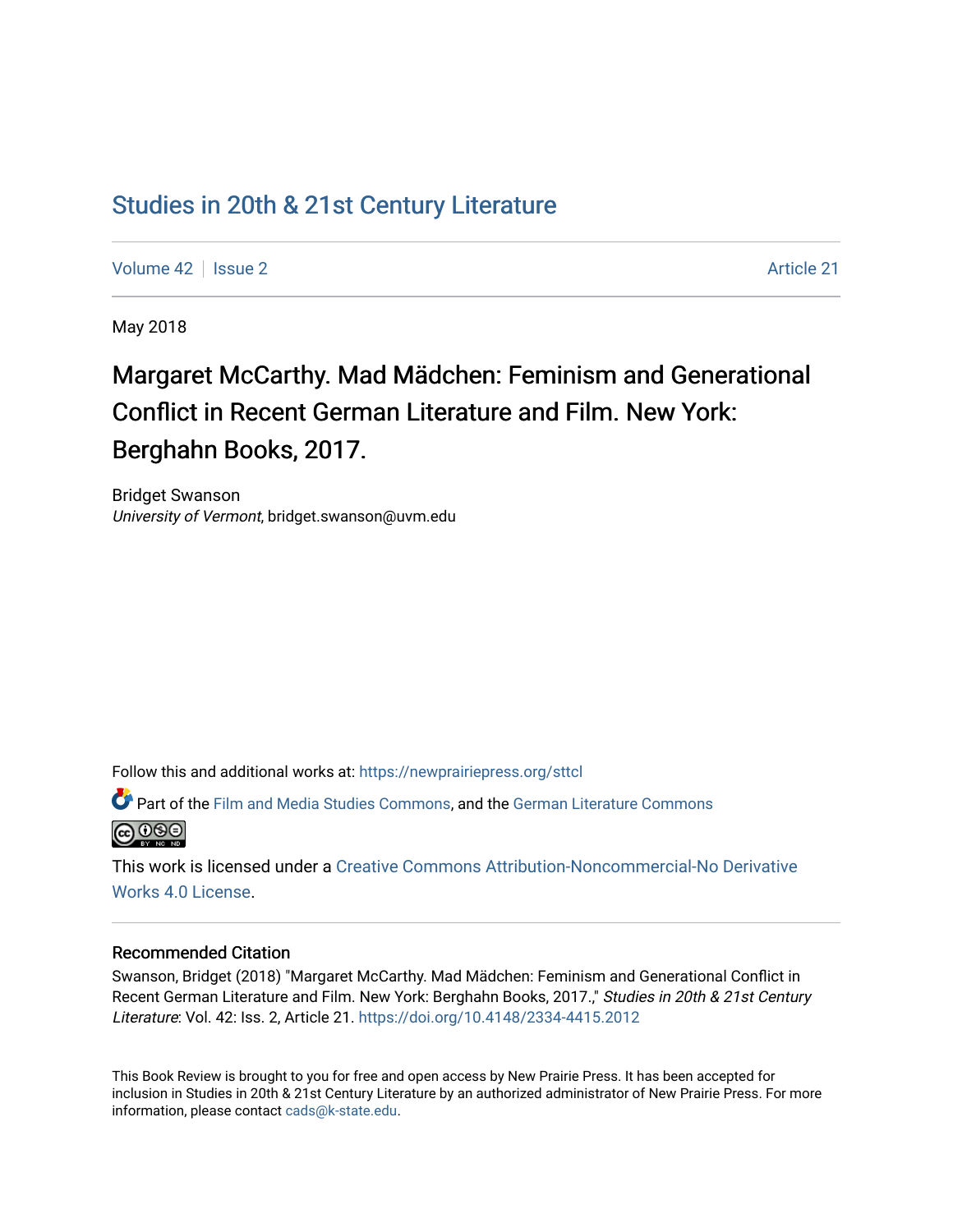## Margaret McCarthy. Mad Mädchen: Feminism and Generational Conflict in Recent German Literature and Film. New York: Berghahn Books, 2017.

## Abstract

Review of Margaret McCarthy. Mad Mädchen: Feminism and Generational Conflict in Recent German Literature and Film. New York: Berghahn Books, 2017.

### Keywords

Feminism, German Literature, German Film, Contemporary Studies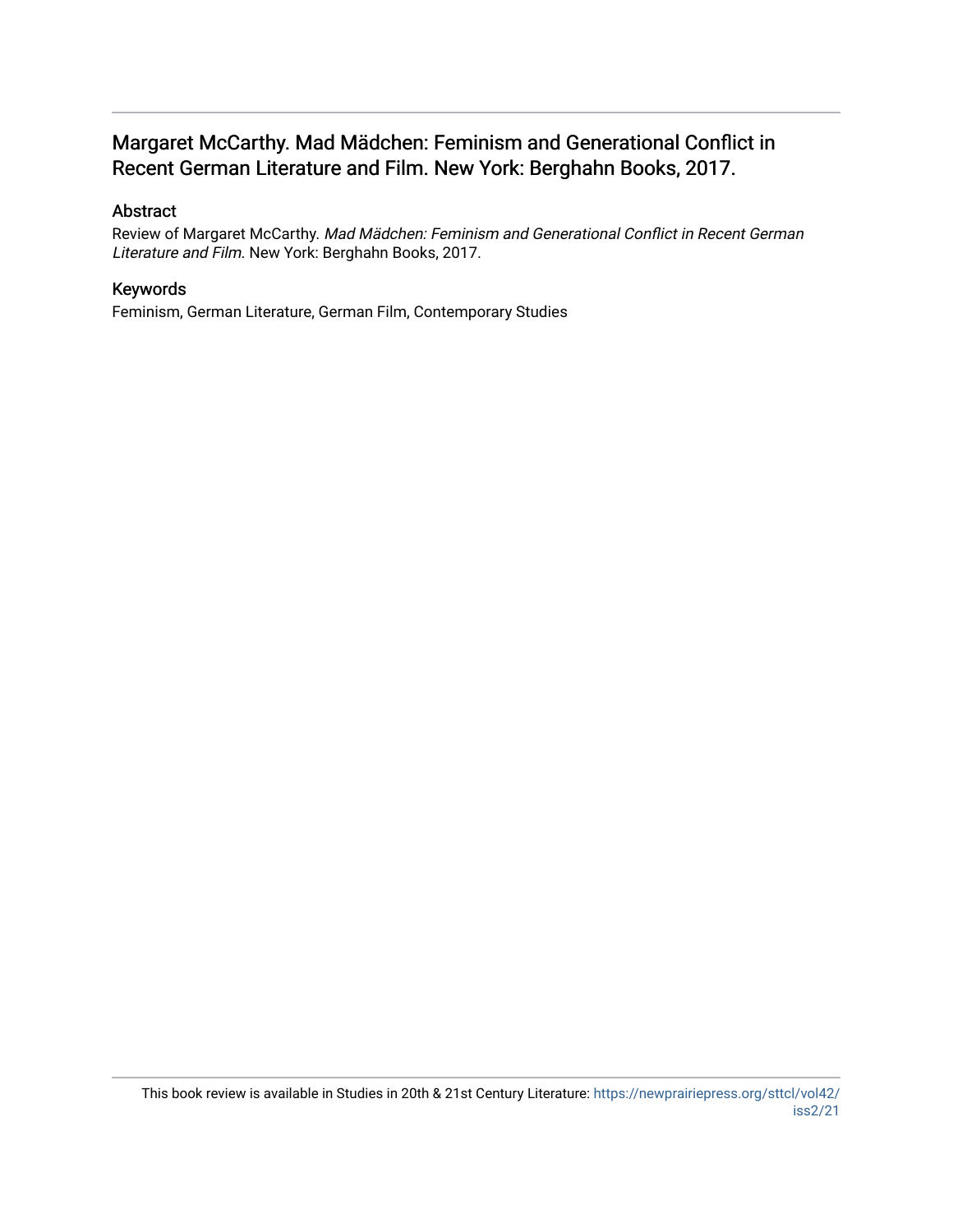Margaret McCarthy. *Mad Mädchen: Feminism and Generational Conflict in Recent German Literature and Film*. New York: Berghahn Books, 2017. 258 pp.

What can literature, film, and other media reveal about the discordant dynamics between second and third wave feminisms in twenty-first-century Germany? As Margaret McCarthy maintains in *Mad Mädchen: Feminism and Generational Conflict in Recent German Literature and Film*, recent literary and cinematic works challenge traditional and reductive readings of feminist waves as power struggles between stubborn mothers and rebellious daughters. This overly simplistic but commonly referenced template proves particularly problematic for comprehending feminisms in the German context. Here, national concerns at the turn of the century, including reunification efforts, muddled the emergence of a more cohesive third wave movement. Thus, two generations found themselves caught within the interstices of feminism's changing landscape in Germany. Because of its inherent messiness, the context of Germany's disrupted feminist narrative in the early 2000s led to the emergence of works that resist a teleological narrative and instead highlight productive commonalities between the two groups.

From popular literature to experimental films, McCarthy identifies third wave "daughters" suffering from a highly fragmented sense of female self. Several iconic second wave "mothers" are similarly depicted as having gone through their own struggles for autonomy. At the heart of these altering, incoherent identities, McCarthy contends, is a complex process of self-individuation, in which "daughters" must disavow core aspects of themselves in order to achieve greater autonomy from their "mothers." When this coming-of-age process remains unresolved, the protagonist's internal dissonance dooms her to a life of distress, self-sabotage, and—in some cases—premature death. However, in instances where this process is resolved, the protagonist's embrace of her own incongruities enables her to forge bridges across presumed divides with other women, resulting in intergenerational female solidarity. By revealing the mother/daughter trope as a complex relationship between women, McCarthy provides "a metaphorical framework and potential salve for feminist collectives" (56), pointing readers towards more productive understandings of all female identities as equal players in a larger feminist "ecosystem" (19).

McCarthy's investigation of intergenerational female relationships evolves deftly across three movements. In chapter 1, she examines how German mass media stylizes second and third wave feminist movements as antithetical, referencing the televised interaction between second wave figurehead Alice Schwarzer and third wave representative Verona Feldbusch. Such canned dynamics, McCarthy demonstrates, can be parsed through Judith Butler's concept of gender performativity and Diana Fuss's notion of elastic identities. In chapters 2 and 3, McCarthy puts this critical framework to task, turning from real-world social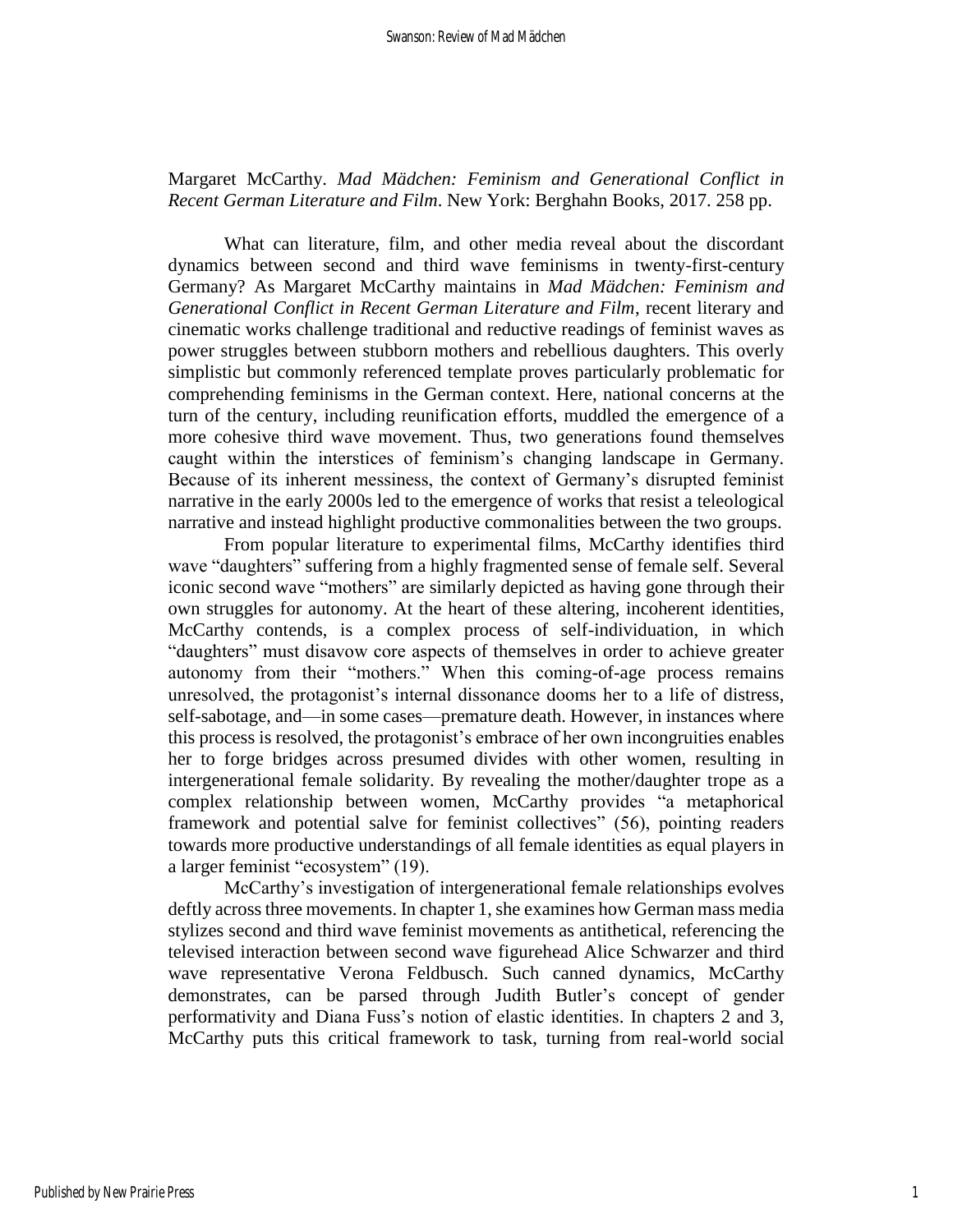interactions to the multifaceted interiority of literary female figures, whose unstable identities take center stage in Zöe Jenny's *Das Blütenstaubzimmer* (*The Pollen Room*, 1999), Alexa Hennig von Lange's *Relax* (1999), Elke Naters's *Lügen*, (*Lies*, 1999), and Charlotte Roche's *Feuchtgebiete* (*Wetlands*, 2008) and *Wrecked*  (*Schoßgebete*, 2011). Across these narratives, McCarthy locates a girlish playfulness and performativity among "daughters" that actually belies pent up anger at and a desire for deeper connection with mother figures, thereby pointing to close affinities between the two groups rather than insurmountable differences.

In chapters 4 and 5, McCarthy moves away from literature concerned with third wave "daughters" to analyze recent portrayals of second wave "mothers" as they undergo their own coming-of-age trails. Chapter 4 explores how Uli Edel's *Der Baader Meinhof Komplex* (*The Baader Meinhof Complex*, 2008) and Achim Bornhak's *Das wilde Leben* (*Eight Miles High*, 2008) succeed at revising harsh media portrayals of second-wave "mothers" as non-maternal monsters. Both mainstream films flesh out their female protagonists, (re)creating them as individuals with whom the contemporary viewer can identify and sympathize. Yet, McCarthy laments that these films stop short of placing these "mothers" within a multigenerational narrative of feminism, which might have harbored more political promise. In contrast, she sees Christian Petzold's *Die innere Sicherheit* (*The State I am In*, 2000) and Fatih Akın's *Auf der anderen Seite* (*The Edge of Heaven*, 2007) as experimental films that take issue with the naïve, navel-gazing Hollywood narrative of "finding oneself." In Petzold's film, self-realization of the individual without regard to the collective remains a hopeless process with a dystopic ending. However, as Akın's film counters, fostering self-individuation in relationship to the other can lead toward a more optimistically utopian conclusion. In the context of this film, McCarthy locates the inclusive female solidarity that the other protagonists in her exploration devastatingly lack.

McCarthy succeeds at fleshing out points of connection that often go unacknowledged in the typical narrative of feminist history, and her careful study provides a much-needed revision of this story during a crucial juncture in contemporary sociopolitical landscapes. Her work lends itself well to scholars and students interested in learning more about recent German literature, film, and media in relation to feminist studies—particularly in its contemporary iterations. More concretely, chapters 2, 3, 4, or 5 could easily be implemented as secondary readings in a variety of undergraduate or graduate courses. In these contexts, *Mad Mädchen* can also serve as an illustrative model that bridges content with style. Throughout, McCarthy continuously channels the playfulness that third wave "daughters" perform: her writing is rich with poetic alliteration and section titles as refreshing as "*Missy Magazine* and Popfeminist Dreams of Solidarity" or as titillating as "Girls Gone Wild." The only concern here is that McCarthy's performative panache is occasionally marred by typographical errors and chapter misnumberings.